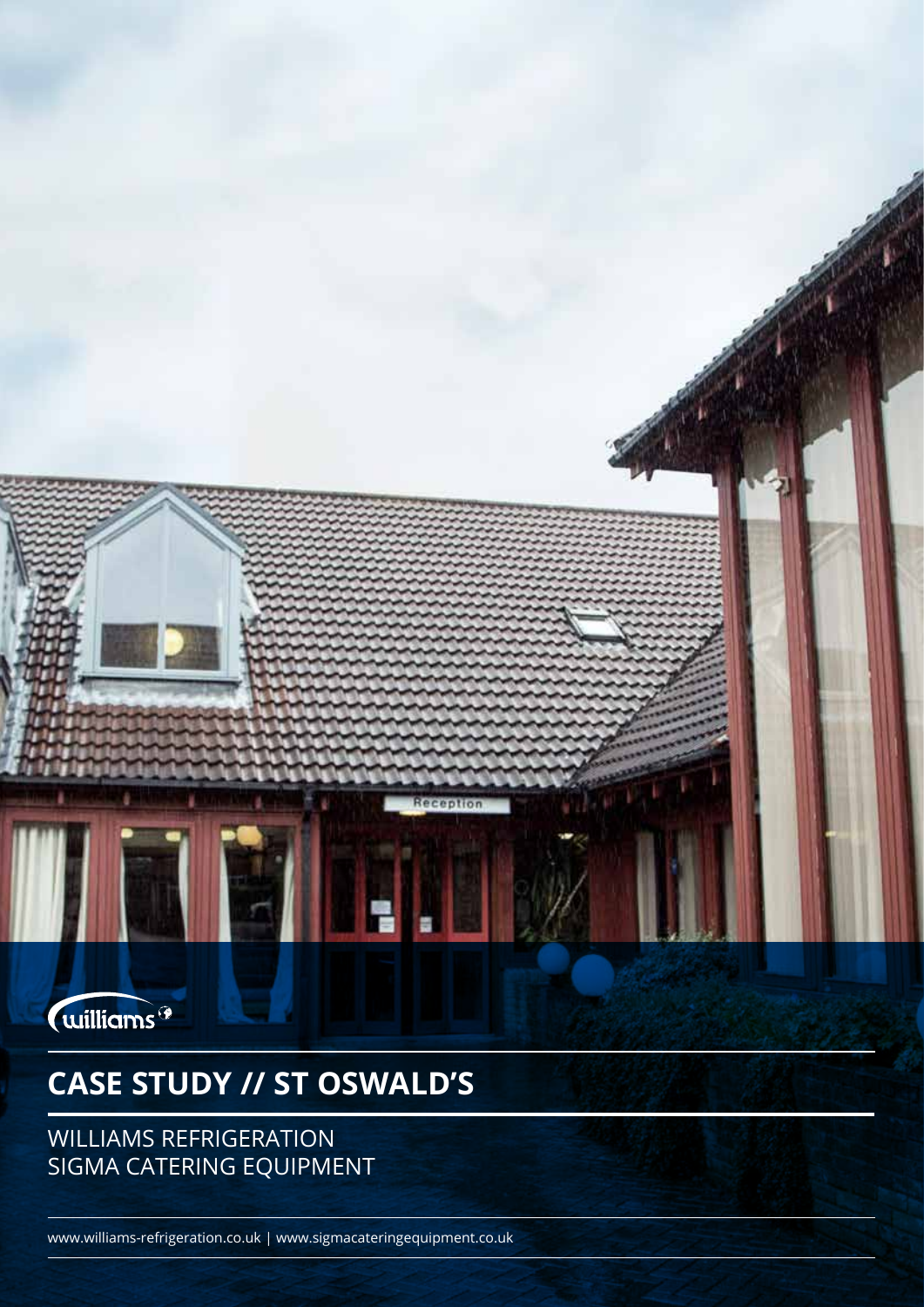30 years is a long time in the world of kitchens, but following a much needed, extensive refurbishment process, the cooking set-up at St Oswald's Hospice is now up to speed to cope with the demands of patients, staff and hospitality events in 2017, and for many years to come.

The Newcastle-Upon-Tyne based charity temporarily closed its kitchen for 11 weeks earlier this year - relying on microwaves and hotplates to ensure no one, whether young or old, went hungry. Local contractor Sigma Catering Equipment was responsible for redesigning the catering operation and implementing the installation of a completely new setup.

"We appointed Sigma Catering Equipment chose Williams Refrigeration," she says. to help us with the refurbishment of the kitchen. It was a fairly big job for us, the kitchen was 30 years old so we needed somebody that had professionalism and expertise in that field," St Oswald's communication officer, Aimee Anderson explains.

"They helped us to design the whole kitchen. We ripped it apart, going right back to the building blocks, literally."

The Hospice can cater for up to 26 inpatients, while there can be as many as 20 day patients, alongside staff, carers and visitors. All may have an array of dietary requirements and nutritional needs, so careful investment in the best food storage equipment was vital.

With this in mind, a Williams modular coldroom, two HJC3 Jade 3-door counter units, and a WBC40 40kg Blast Chiller were installed. All of the new refrigeration products have rapidly gained the approval of head chef Maureen Raper, "What we look for in refrigeration is temperature control and efficiency. That's why we

Essential to Maureen's meals is the ability to prepare an array of dishes at the drop of a hat. The blast chiller's utilisation of Williams' 1-2-3 control panel technology, alongside its speedy capacity to cool food from 90°C to 3°C in only 90 minutes, has made it a standout piece in her eyes.

"We've never had a blast chiller before, and it's really, really good, very efficient. We use it for cooling soups down, casseroles, stews, joints of meat. You put your food in to the chiller, put the probe in, press one button, the next button and it's done!"

In such a busy kitchen set up, with somewhat limited space, versatility is a must, and so the Williams products were also selected from a multipurpose point of view. This means that in addition to keeping ingredients in top notch condition, the units can be counted upon when things get a little congested.

This was vital in the planning process, and Maureen has been delighted with its impact. "We worked from a blank canvas to see what would work and what wouldn't. Where the equipment would be best placed," she says. "The counter refrigeration doubles up as work benches and is used as extra storage for our walkin fridge."



## **HOSPICE KITCHEN FRESHENED UP WITH REFRIGERATION REJUVENATION**  ST OSWALD'S